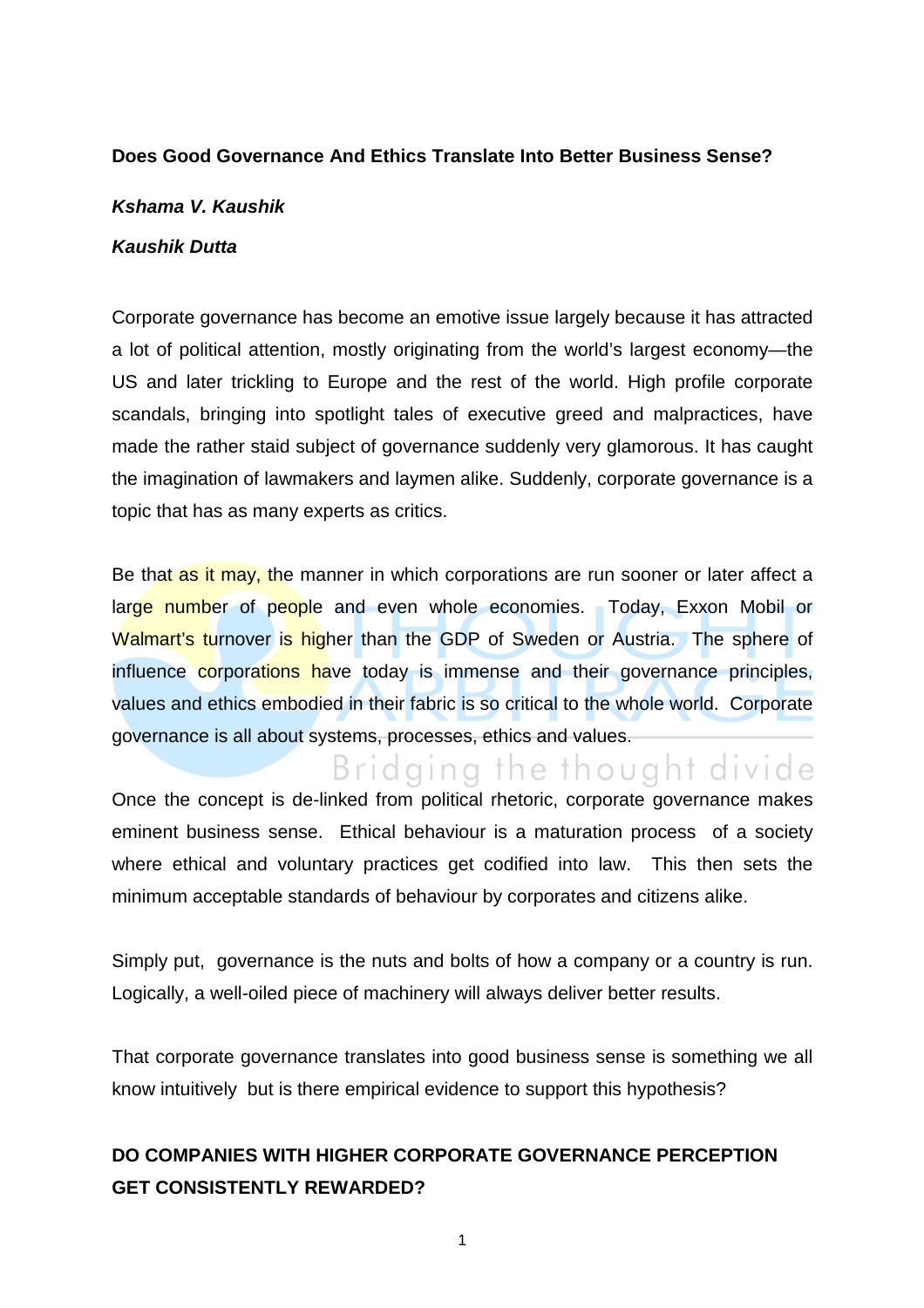In 2004-2005, PricewaterhouseCoopers and Financial Times did a survey on World's Most Respected Companies and some of the results are as follows:

|    | Top ten most            | <b>Companies that</b>   | Top ten companies        | <b>Companies that</b>   |
|----|-------------------------|-------------------------|--------------------------|-------------------------|
|    | respected               | create the most         | that best                | have the most           |
|    | companies               | value for their         | demonstrate their        | effective               |
|    |                         | shareholders            | commitment to            | corporate               |
|    |                         |                         | corporate social         | governance              |
|    |                         |                         | responsibility           |                         |
| 1. | <b>General Electric</b> | Microsoft               | Microsoft                | Microsoft               |
| 2. | Microsoft               | <b>General Electric</b> | Toyota                   | <b>General Electric</b> |
|    |                         |                         |                          |                         |
| 3. | Toyota                  | Toyota                  | <b>BP</b>                | Toyota                  |
|    |                         |                         |                          |                         |
| 4. | <b>IBM</b>              | Berkshire-              | <b>General Electric</b>  | Daimler-Chrysler        |
|    |                         | <b>Hathaway</b>         |                          |                         |
| 5. | Coca-Cola               | Wal-Mart                | <b>IBM</b>               | Coca-Cola               |
| 6. | <b>Dell</b>             | <b>IBM</b>              | <b>Royal Dutch/Shell</b> | <b>IBM</b>              |
|    |                         |                         |                          |                         |
| 7. | <b>Wal-Mart</b>         | Coca-Cola               | Johnson & Johnson        | <b>Wal-Mart</b>         |
| 8. | Citigroup               | Citigroup               | Honda                    | McDonald's              |
|    |                         |                         |                          |                         |
| 9. | &<br>Procter            | <b>BP</b>               | McDonald's               | <b>General Motors</b>   |
|    | Gamble                  |                         |                          |                         |
| 10 | Hewlett-Packard         | Exxon-Mobil             | <b>Wal-Mart</b>          | Virgin                  |

Value creation activities by enterprises move within different value drivers - both financial or GAAP related and non-financial measures. Irrespective of how the measurement parameters on this grid change, companies that create value are respected and also have effective corporate governance along with high social responsibilities.

.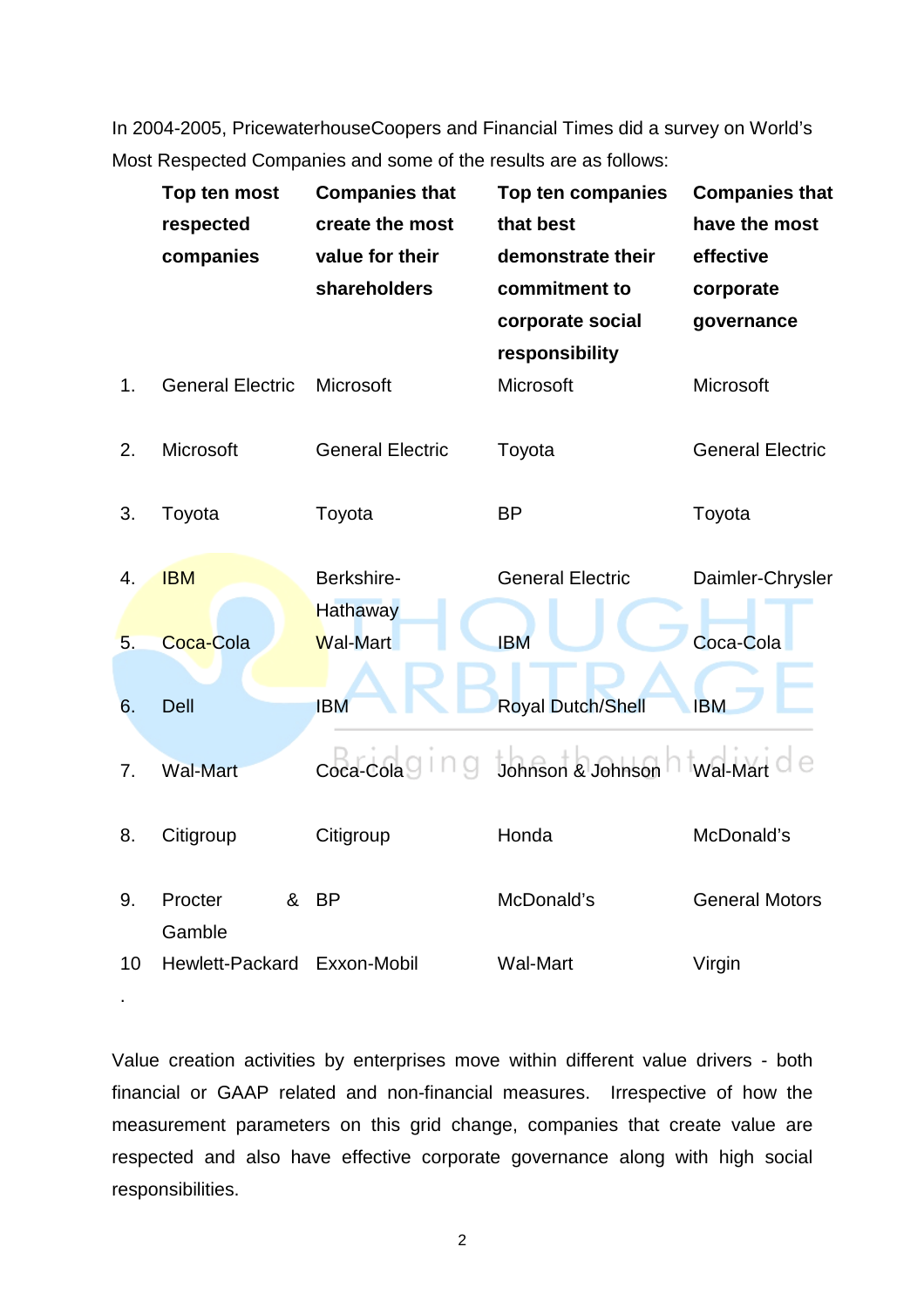But do high levels of Corporate Governance pay? What would make the elephant dance?

A path breaking study by Paul Gompers, Lizzi & Metrick of Harvard Business School titled "Corporate Governance and Equity Prices", concludes that an investor that sold shares in publicly traded United States companies with the weakest shareholder rights and bought those with the strongest would have earned "abnormal" returns of 8.5% a year during the sample period. The study analyzes 1,500 companies and ranks them in deciles based on twenty-four distinct corporate governance provisions. The most "dictatorial" firms were less profitable, had lower sales growth and the returns on such firms not surprisingly trailed those of the "democratic" portfolio by an average of 8.5% a year.

Similar studies by Rob Bauer and Nadja Guenster showed empirical evidence of positive correlation of better performance in the stock markets by better governed companies in the Euro zone. In fact, they go on to say that companies that increase 1% in Deminor Rating (a European Corporate Governance rating agency) translates to 0.47% increase in their market value.

GovernanceMetrics International said its data in 2006 on 2,588 global companies found that 26 companies receiving the highest score of 10.0 outperformed the Standard & Poor's 500 stock index total return by 10 percent over the last five years.

In the Asian markets, CLSA's (Credit Lyonnais Securities Asia) report entitled 'Saints and Sinners - Who Has Got Religion' analysed results of over 495 companies in the emerging markets and these studies showed that in many markets, companies with good corporate governance have outperformed their indices in recent years and move to valuation premia. Companies with governance are also those with high ROEs (return on equity) and the largest value creators on an EVA (Economic Value Added) analysis. The report further states that of the 100 largest companies, firms that garnered the top five scores for corporate governance were HSBC (Hong Kong), Infosys (India), Singapore Airlines (Singapore), Li & Fung (Hong Kong) and Richemont (South Africa).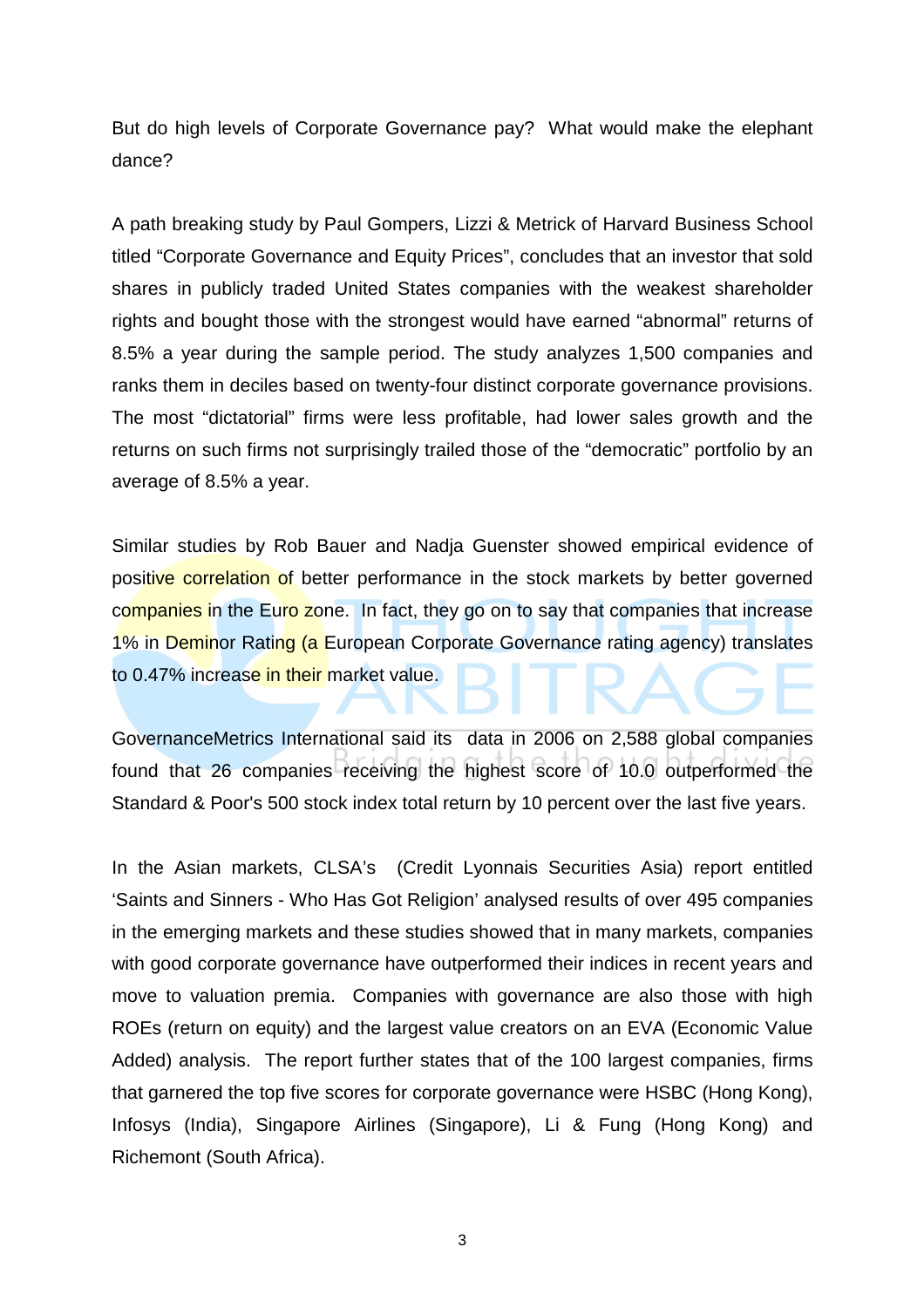Global Investor Opinion Survey 2002: In 2002, McKinsey conducted their second study in collaboration with Global Corporate Governance Forum to study the relationship between corporate governance and shareholder returns. The survey found that investors still put corporate governance on a par with financial indicators when evaluating investment decisions.

- (a) Premiums that investors were willing to pay for well-governed companies averaged 12-14 per cent in North America and Western Europe.
- (b) Premiums went up 20-25 per cent in Asia and Latin America.
- (c) Eastern Europe and Africa had the highest premium at over 30 per cent.

The survey of 2002 showed a decline in premiums as compared to the one in 2000 (when it was at 80 per cent) mainly because many countries had implemented governance related reforms. Lower premiums indicate that investors feel that companies in such countries have already addressed many fundamental governance issues.

More than 60 per cent of investors say that governance considerations might lead them to avoid individual companies with poor governance and 33 per cent investors say they may avoid whole countries. In 9 the thought divide

PricewaterhouseCoopers (PwC)/ Economist Intelligence Unit: 'From Compliance to Strategic Advantage': A study by PwC and Economist Intelligence Unit in February-March 2004 of more than 200 senior executives in financial institutions globally has reinforced the strategic advantages of good corporate governance at financial institutions.

Some financial institutions may have equated good corporate governance with meeting the demands of regulators rather than the benefits of improving the quality of management and controls. Such companies may be falling short of reaping the potential strategic advantages of improved corporate governance.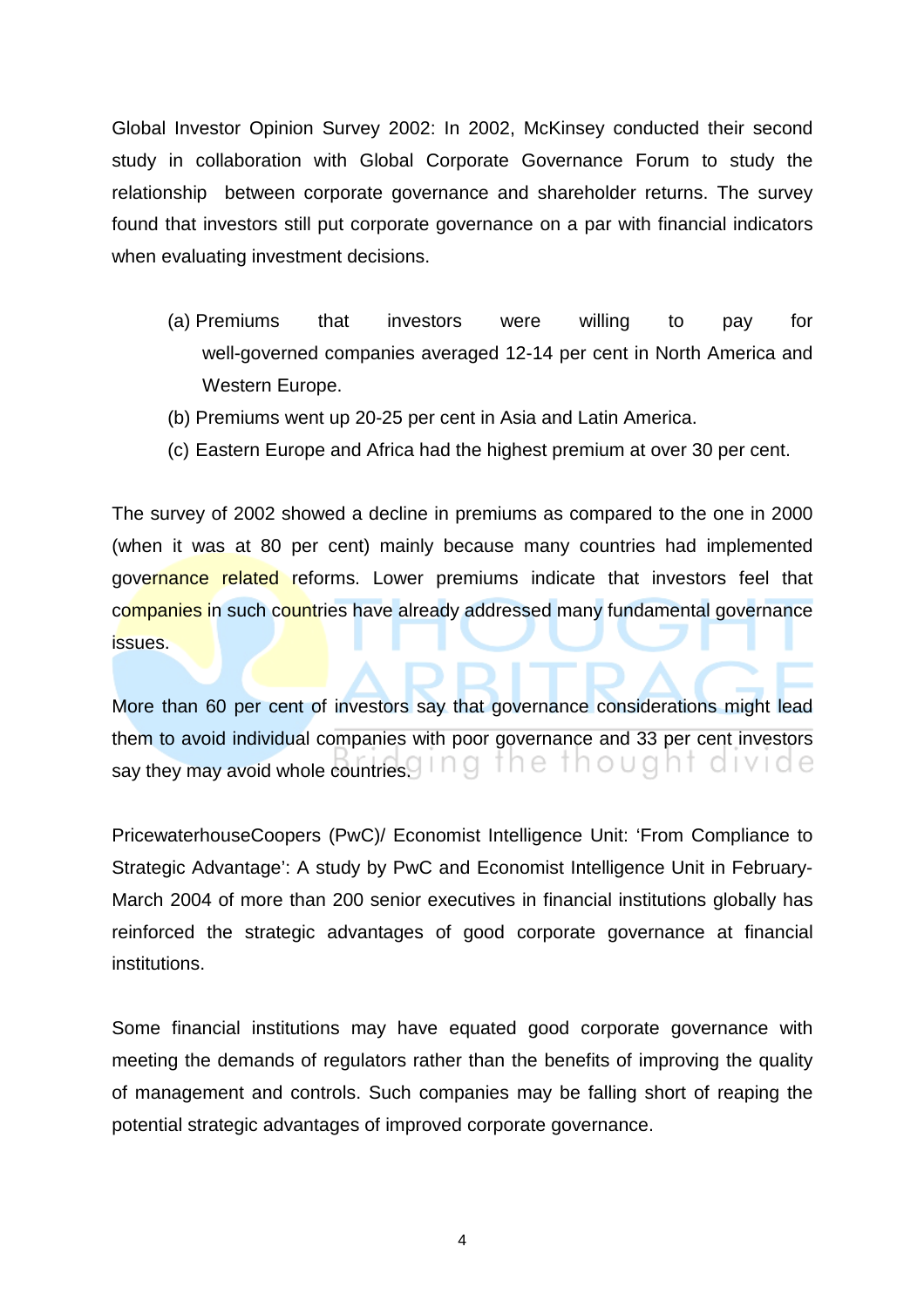- (a) Sixty nine per cent global respondents said their company had become more focused on compliance and governance.
- (b) Seventy five per cent global respondents said that the tone at the top of their organisation had changed to reflect a greater emphasis on governance.

However, the survey found that, apparently, change has occurred by the desire to comply with regulations rather than to improve the institution's management tools. The survey concludes that those firms whose governance processes enable them to anticipate emergent risks, spot under performing products and engage with their key stakeholders, stand to reap reputational advantages in the marketplace.

'Countries which require higher corporate transparency tend to have a lower country risk premium, a lower cost of capital and higher trading volume and liquidity in their financial markets.'

'Companies with better governance tend to perform better, in the sense that they have a higher return on assets and higher market valuation, which makes it easier for them to fund their operations.'

Investors are willing to pay a premium for well-governed companies because:

- (i) some believe that a company with good governance will perform better over time leading to higher stock prices and higher long-term rewards;
- (ii) others see it as a means of reducing risk since good governance decreases the likelihood of bad things happening to a company.

Companies voluntarily installing good corporate governance practices rely on market forces to reward them in the form of higher share prices in the medium to long term. A company in a country with weak legal or regulatory systems can lower its cost of capital and improve access to markets by taking specific action to depict itself as a 'good company'. Giving detailed financial information not mandated by law, disclosing future plans, etc are some examples.

It goes on to give a detailed account including financial computation of the item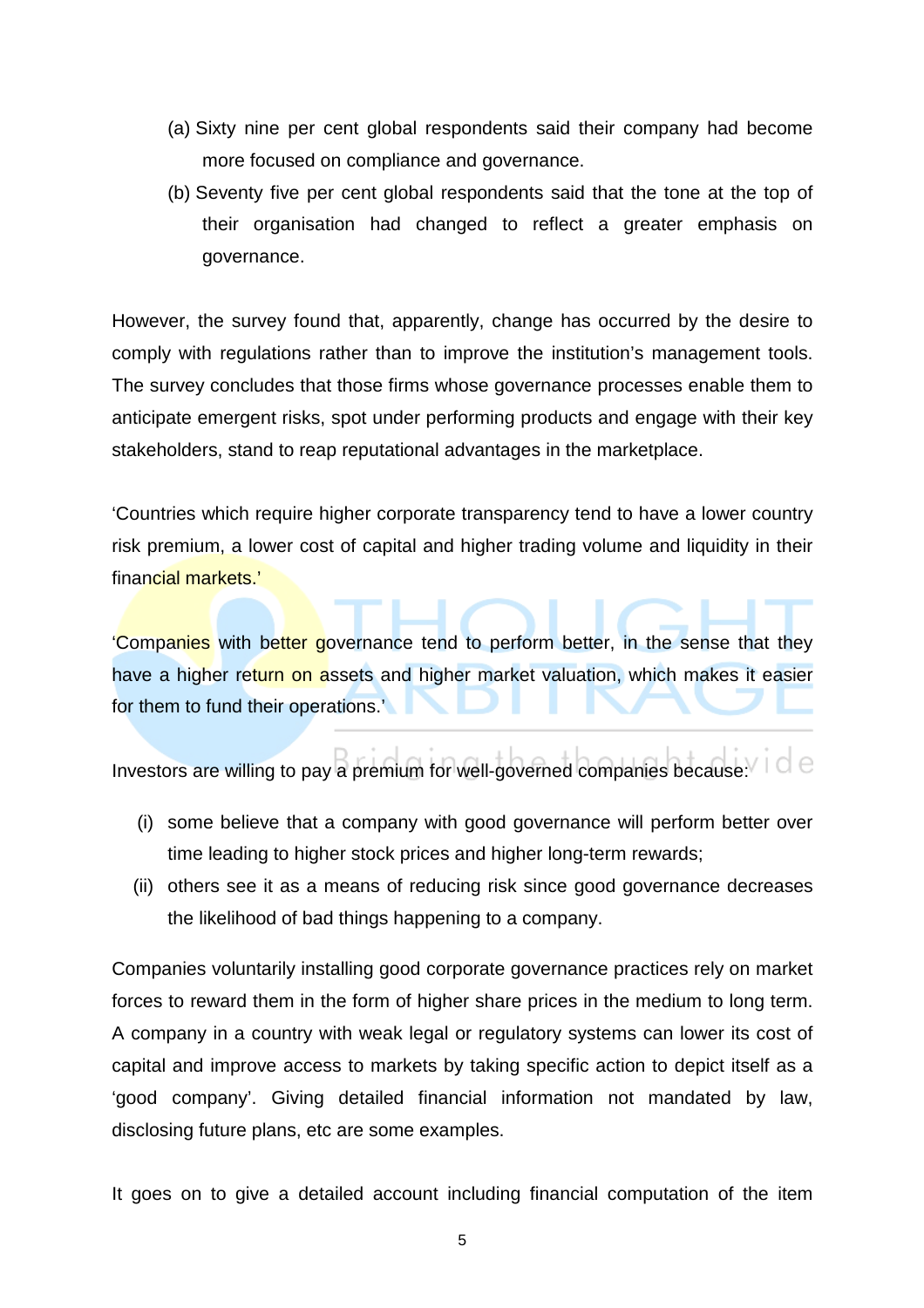'brand earnings' in the income statement, besides quantifying the group's brand value for the previous three years.

Infosys has won many awards, national and international, and is considered a leader in corporate governance in India.

However, intensive regulation that absorbs many discretionary actions may well rob companies of gains markets perceive for voluntary improvement in governance. This is reflected in the McKinsey study of 2002 where the premiums investors were willing to pay for well-governed companies went down dramatically as compared to the earlier study of 2000 primarily because many countries had adopted governancerelated reforms.

Therefore, in countries where fundamental governance issues have been addressed, individual companies can benefit at the stock market by fine-tuning current business practices and raise governance standards voluntarily.



Source: Geest Plc Annual Report and Accounts.

Eight reasons why we believe the fresh prepared foods market will continue to grow:

 1. People are likely to cook if they eat on their own. One and two person households account for sixty four per cent of all households and the single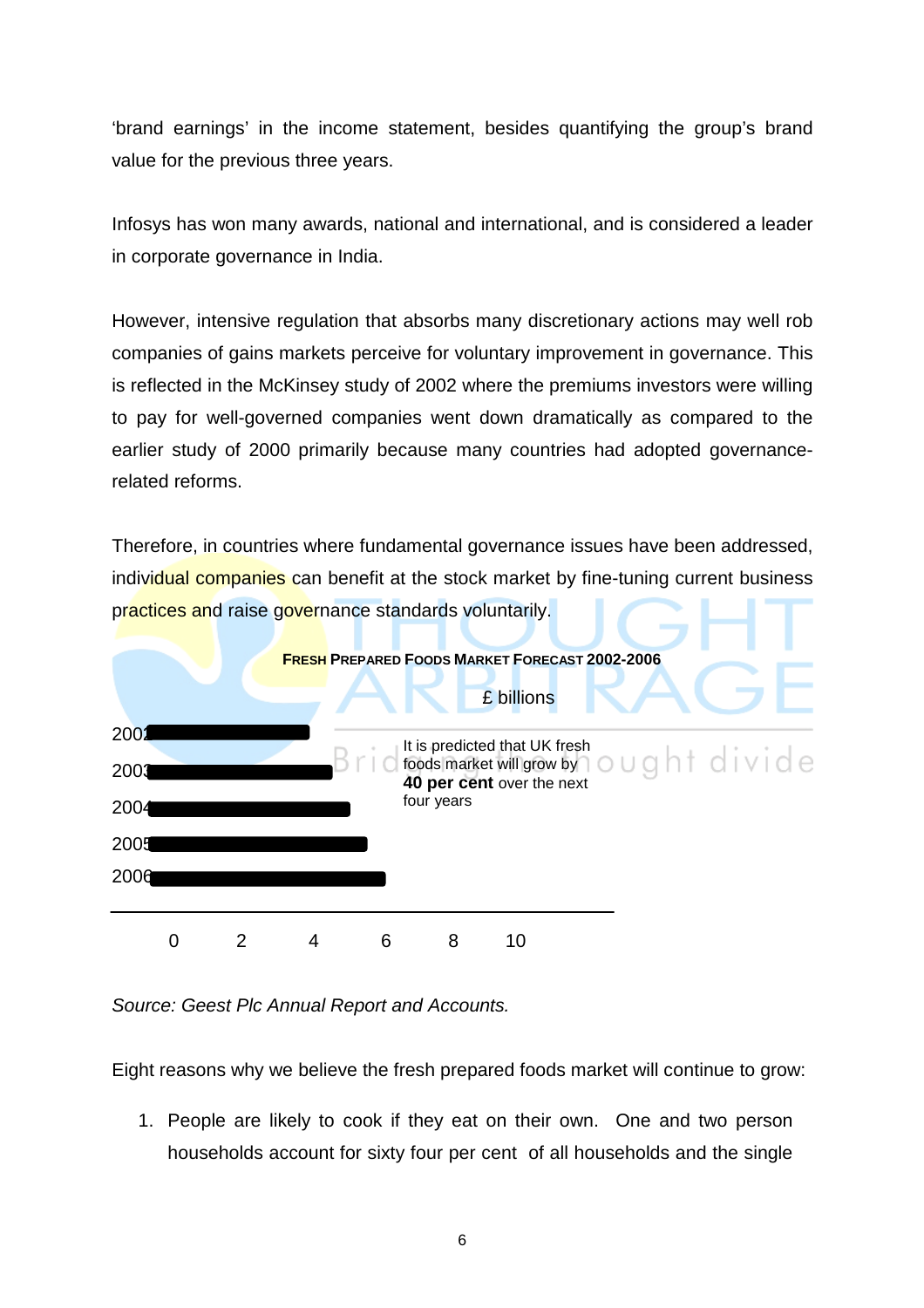person household will continue to grow. Seventy Eight per cent of all meals have only one or two people present and this number is increasing.

- 2. The number of full-time working females is due to continue to increase over the five years.
- 3. Fresh prepared foods are starting to have a universal appeal and the next generation are already fans.
- 4. Less than one per cent of all meals served are ready meals—there is huge potential to increase the number of times people buy and to encourage eating outside evening mealtimes.
- 5. The amount of time spent on food preparation continues to fall. Thirteen minutes is the average amount of time spent on 'hands-on-meal preparation at home. (Thirty Four per cent of all meals take less than five minutes to prepare.
- 6. Using Taylor Nelson Sofres figures, we predict that consumers will spend an additional  $\epsilon$  3.6 billion on fresh prepared foods over the next five years.
- 7. There were over 400 convenience stores, run by the large supermarket chain in 2002. This number is expected to increase.
- 8. Celebrity chefs raise awareness but not the game. According to Mentel, 'basic culinary skills have been lost among some younger generations, engendering a 'can cook won't cook' 'cycle which will be very difficult to Bridging the thought divide break'.

#### **Who will Reward Companies for Good Governance?**

Whether companies get consistently higher rewards for playing by the rules is a function of many complex issues. Modern business is no longer only about profits. Increasingly, interests of 'stakeholders' are gaining over mere interests of 'shareholders'. As many more interest groups try and have a say in how businesses ought to be run, business leaders are compelled to demonstrate that they are a part of society—as they withdraw resources from society, they must be seen to add value to such resources before returning them back to society.

Corporate governance compels a company to be out-ward looking and aware of its ties to people outside the entity—customers, suppliers, social activists and the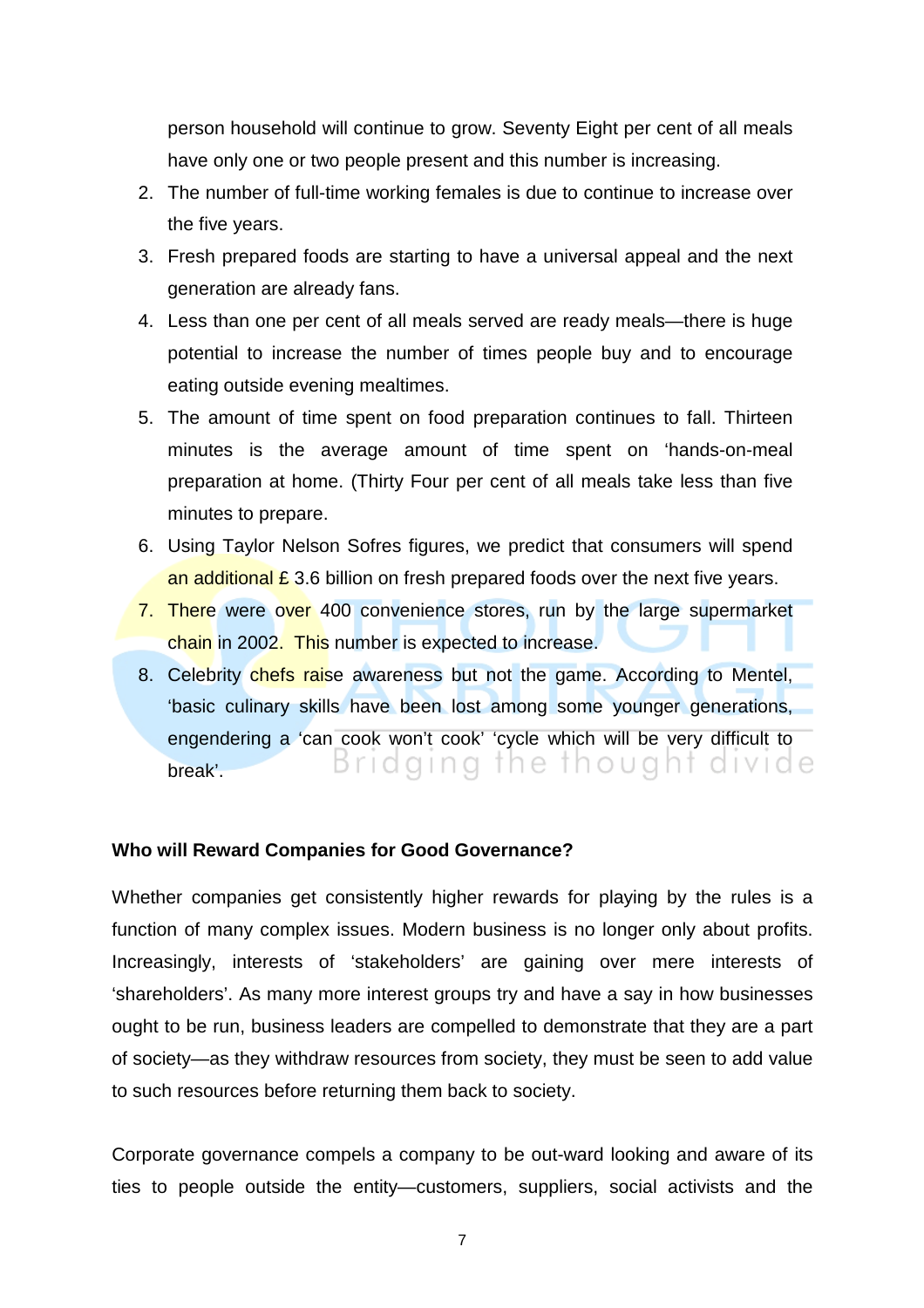community at large. If the company seeks good results for all the components of that wider network of relationships, it will surely optimise its achievements.

After all, a company cannot exist in a vacuum.

Rewards to well-governed companies come from many constituencies, some of which are:



#### **Employees**

Bridging the thought divide

In 1997, John Browne, CEO of oil, natural gas and petrochemical giant BP caused a stir when he broke ranks with the rest of the oil companies in a public statement at Stanford University. He said, 'We actually think global climate change is a very serious problem and we are going to reduce our own emissions by 10 per cent using a system of internal checks and balances.' The statement led to much speculation about BP's intentions for making the statement but according to HBS Professor Forest Reinhardt, the best explanation was that BP thought it could build a stronger and better culture for the future within its own organisation. 'Young people are increasingly worried about these problems of the environment…They want to work at companies whose values are similar to their own… [BP] can have people who bring more energy and passion to their jobs if the firm for which they work is consonant with their own values'.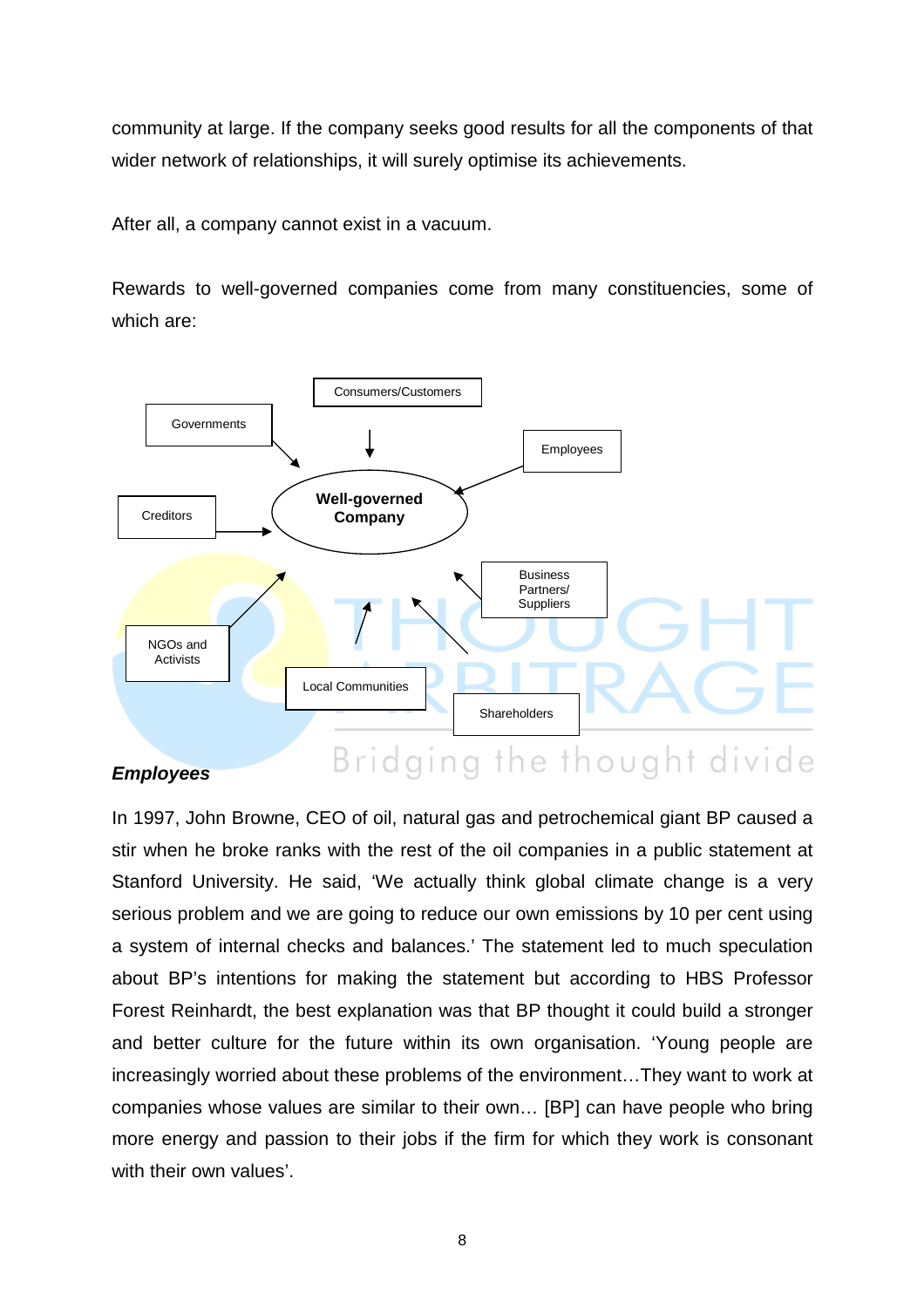#### **NGOs, Consumers and Governments**

In 1995, the well-known apparel and shoe company, Nike, tied up with factories in Sialkot, Pakistan to manufacture well-made footballs. The work was sub-contracted around local villages and children as young as 10 years old were drawn into the production process. June 1996 issue of Life magazine carried an article about child labour in Pakistan with a picture of 12-year old Tariq surrounded by pieces of leather that he will spend the day sewing up for as little as 80 cents.

In a matter of weeks, activists all across the US and Canada were standing in front of Nike outlets holding up Tariq's picture. Consumers, including children, returned used Nike shoes to stores as a symbolic form of protest. Sustained strong criticism from customers and NGOs/ activists:

- (i) Prompted Nike in 1998 to accept periodic inspection visits to factories in Pakistan. The company also promised to root out underage workers and require overseas manufacturers of its wares to meet strict US health and safety standards.
- (ii) In February 1997, representatives of the soccer ball industry signed a partnership agreement with UNICEF and International Labour Organisation to address the issue of child labour in factories of south-east Asia where soccer balls are sewn.

Bridging the thought divide Concerted action by NGOs, activists, consumers, governments and international agencies compelled Nike to not 'just do it' but 'do it right'.

#### **Investors, Community and Government**

Public image of Royal Dutch Shell, the global oil giant, had been badly tarnished as a company that damages the environment and supports corrupt regimes with atrocious human rights record, particularly in its Nigerian operations. Shell relies on Nigerian oil and gas for about 10 per cent of production; Nigeria is also home to some of its most promising reserves.

However, proximity of Shell to the ruling regime and its silence or connivance in the country's terrible human rights abuses sparked off protests and boycotts worldwide by NGOs and international campaigners. In 1997, more than 10 per cent of its investors voted in favour of a shareholders' resolution that called on the company to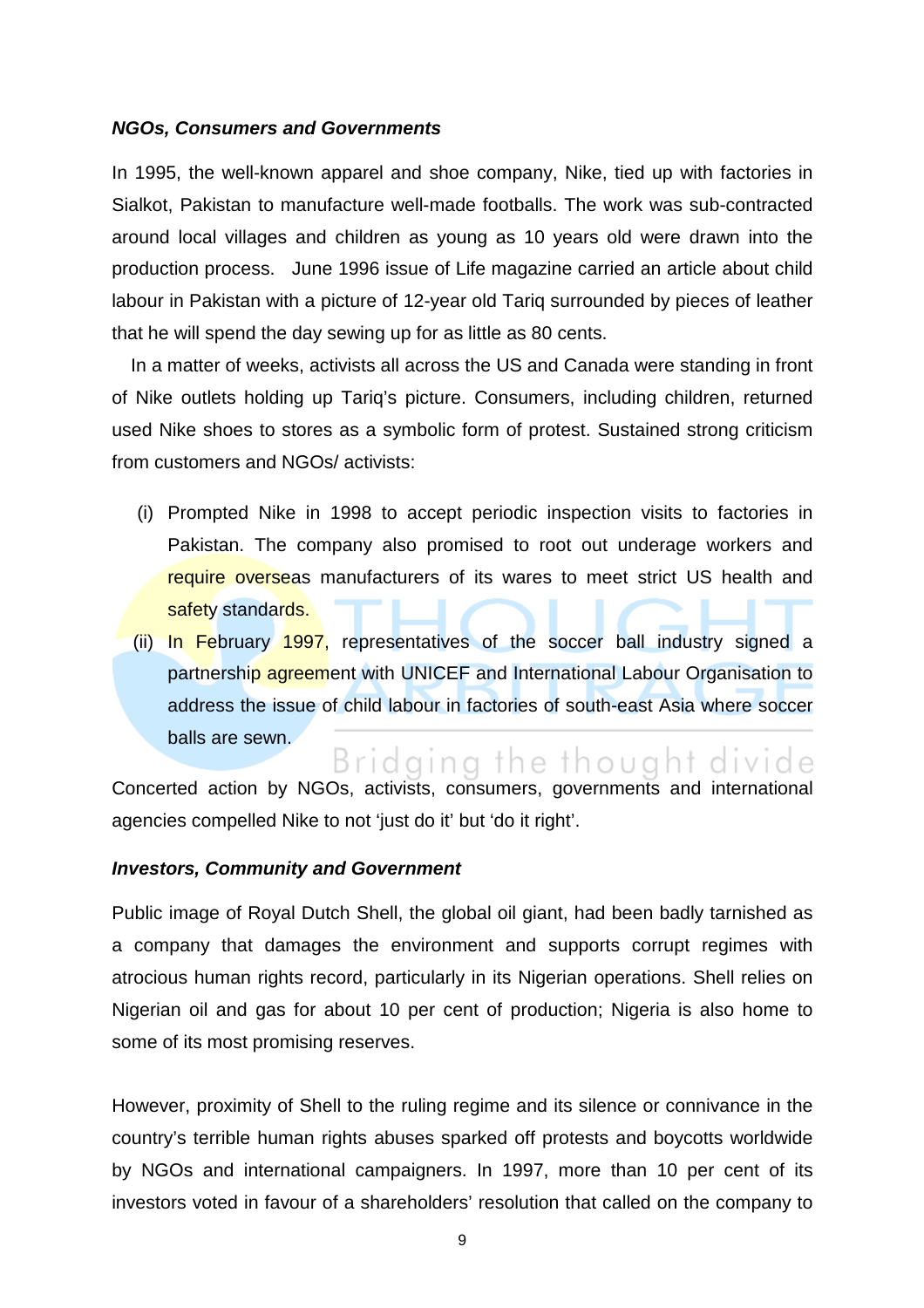improve its corporate responsibility policies. A further 6.5 per cent of shareholders abstained, marking a record lack of support for Shell's board.

Honest soul-searching by senior Shell executives led them to conclude that successful businesses in the modern world are not built around the pursuit of profits alone. Care of environment, human rights and 'sustainable development' are equally important issues. It led chairman of Shell in Nigeria to admit '…we recognise that our development activities in the past have been less than perfect.'

In an example of good corporate governance, in 2003, Shell commissioned an independent report to help it understand better how its activities are affected by and inadvertently contribute to conflict. Although the report was not made public, Shell is supporting the creation of a working group made up of Nigerian and international experts and representatives of local communities to explore ways to stem the conflict.

In 2003, Shell also contributed \$54.5 million to the government-backed Niger Delta Development Commission as well as \$30 million for its own community development programme.

# **VALUE REPORTING AND HIGHER MARKET RETURNS**

Such a wide spectrum of stakeholders will logically face different information needs. Traditional reporting tools applied by companies and accepted by regulators deal with historical facts, that is, reporting after the event is over and a bulk of it has to be broken down into financial figures.

This leaves out many key value drivers of a company—brands, knowledge, and people, to name a few.

Traditional financial reporting can be frightening in its complexity and many 'financially literate' people have confessed being unable to understand the real import of reported information. Suppose there are two companies, Company A and Company B similar in size, market capitalisation, market standing and also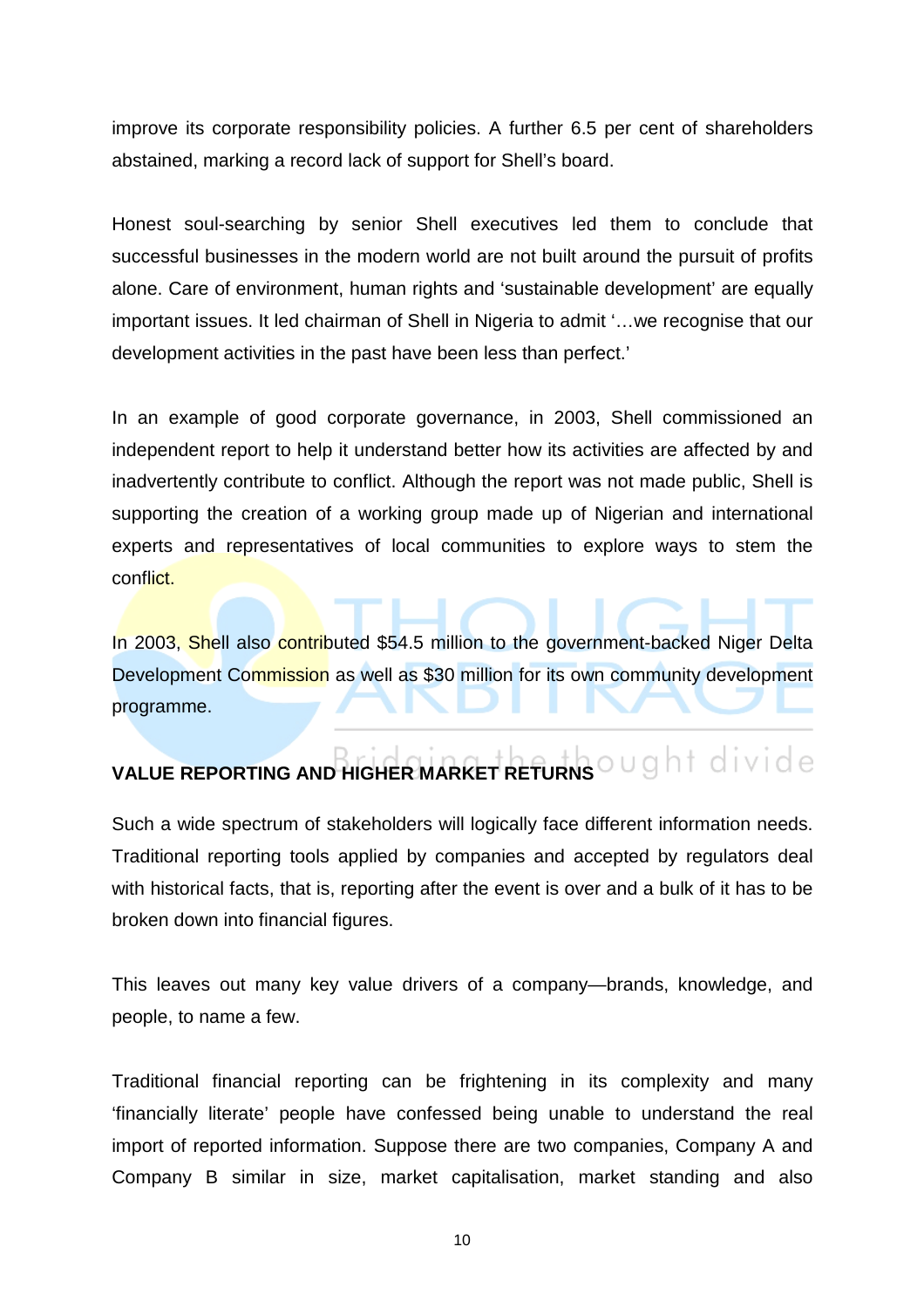financials. The difference is that Company A is a single-business company with easy-to-understand financials whereas Company B is a multi-business, multinational company with complex reporting.

Chances are that Company A will have better market valuation than Company B. That is because investors crave transperancy and Company B's opaque and complex reports make investors perceive it as risky and hence less valuable.

More information means more certainty. Complex holding—subsidiary company relationships, cross-holding investments in group companies, off-balance sheet items or Enron's much-maligned Special Purpose Vehicles (SPVs) hide from view a company's real performance. Opaqueness may range from actual inaccurate reporting to defraud investors to information that is misleading but technically correct.

The South African corporate governance framework, King II says, investors deserve a forward-looking approach to reporting...While financial reporting provides a valuable record of where a company has been, non-financial information provides an indication of where a company is going and how it will get there.

Progressive companies the world over are trying to deal with this in a number of innovative ways and provide new types of information that goes beyond the minimum required by regulation. Much of such reporting is at an experimental stage with companies voluntarily providing forward-looking statements, with inevitable assumptions, projections and forecasts.

PricewaterhouseCoopers has carried out a study to explore how this experimentation can be consolidated into a proper framework that the corporate sector may use to create lasting value. The research effort, which covered over three thousand CFOs, investors and analysts globally, is codified into the ValueReporting Framework.

The ValueReporting Framework has identified four critical blocks of information that are common to all industries.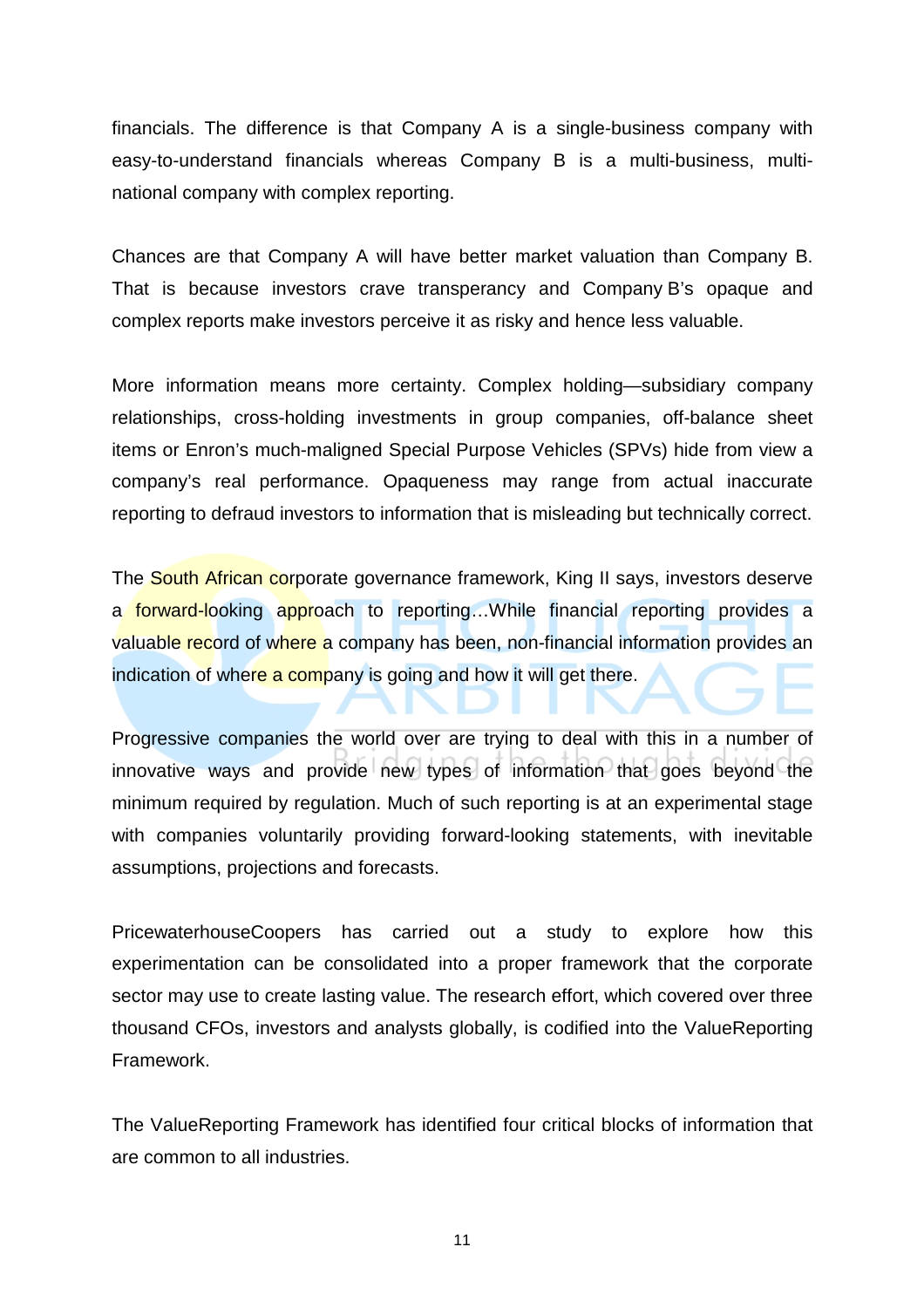These are:

| <b>Market</b>                 | <b>Strategy</b> | <b>Value Creating</b>     | <b>Financial</b>    |
|-------------------------------|-----------------|---------------------------|---------------------|
| <b>Overview</b>               |                 | <b>Activities</b>         | <b>Performance</b>  |
| Competitive                   | Goals and       | <b>Customers</b>          | Financial           |
| Environment                   | Objectives      |                           | Position            |
| Performance                   |                 |                           |                     |
| <b>Regulatory Analysis</b>    | Organisational  | People                    | <b>Risk Profile</b> |
| <b>Environment Policies</b>   | Design          |                           |                     |
| Macro-economic<br>Environment | Governance      | Innovation                | Economic            |
|                               |                 | <b>Brands</b>             | Segmental           |
|                               |                 |                           | Analysis            |
|                               |                 | Supply Chain              | Accounting          |
|                               |                 |                           | <b>Polices</b>      |
|                               |                 | Environment,              |                     |
|                               |                 | <b>Social and Ethical</b> |                     |

These four blocks of information proceed in a cascading manner starting from market overview through other blocks.

- (i) A logical start to assessment of any business is to appreciate the environment in which it operates. Factors affecting the market place have a decisive impact on a company's present and future aspects. For instance, when the regulatory environment in India regarding quality of ground water was revised, it had an immediate effect on the fortunes of cola giants Pepsi and Coca-Cola. When companies effectively communicate critical factors about the environment in which they function, readers are better able to analyse the company's performance.
- (ii) Once market overview is clearly articulated, company strategy can be properly understood to compete within that environment. Strategy is the blueprint that guides company actions towards achieving desired goals, of identifying areas of competitive advantage and how the company proposes to capitalise on those advantages.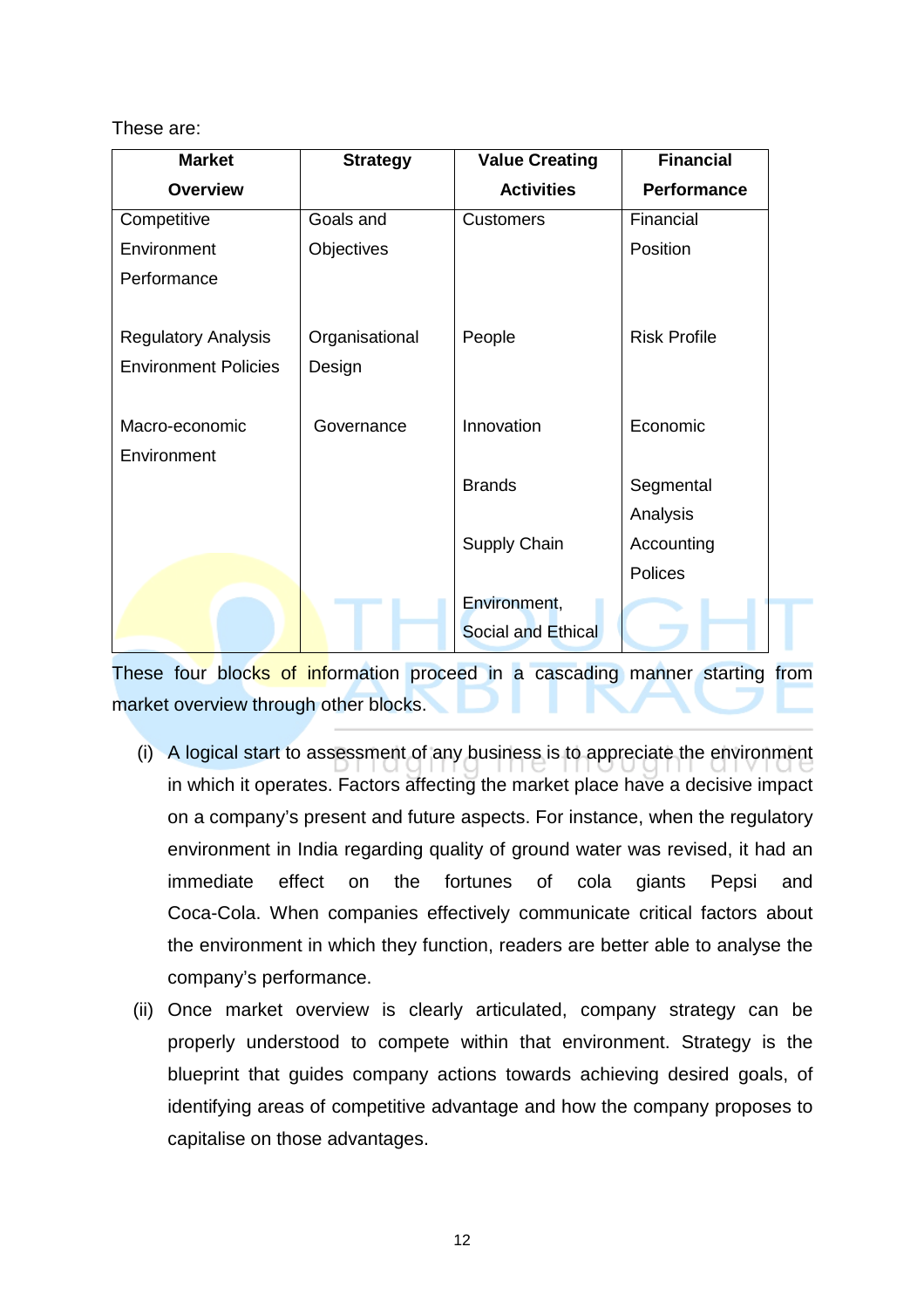- (iii) Having established and communicated the company's strategy to operate in a given environment, management must then link corporate efforts towards specific value creating activities to deliver on that strategy. Most value creating activities are common to companies, like, value of its human capital and brand equity, retaining or winning anew the loyalty of its customer base, strength of its supply chain or the advantage of innovation. The relative importance of each element will depend on individual corporate strategy. (See example of Infosys in giving information about its brands mentioned above.) Such depth of information provides a balanced scorecard for investors and management to accurately assess the direction in which the company is headed and whether its strategy is workable. Financials, usually historical in nature, alone do not give management critical information to take corrective action at an optimal time.
- (iv) Finally, all these activities are measured in terms of economic outcome that shareholders look for. Of course, traditional financial reporting provides most of the information needed by management and investors. For instance, detailed segmental analysis over and above what is required by regulation, clear communication of accounting policies adopted and candid reasons for changeover, if any, economic performance that directly measures increases to shareholder value, etc.<br>Bridging the thought divide



#### **BAYER- Financial Report : Performance by Business Area**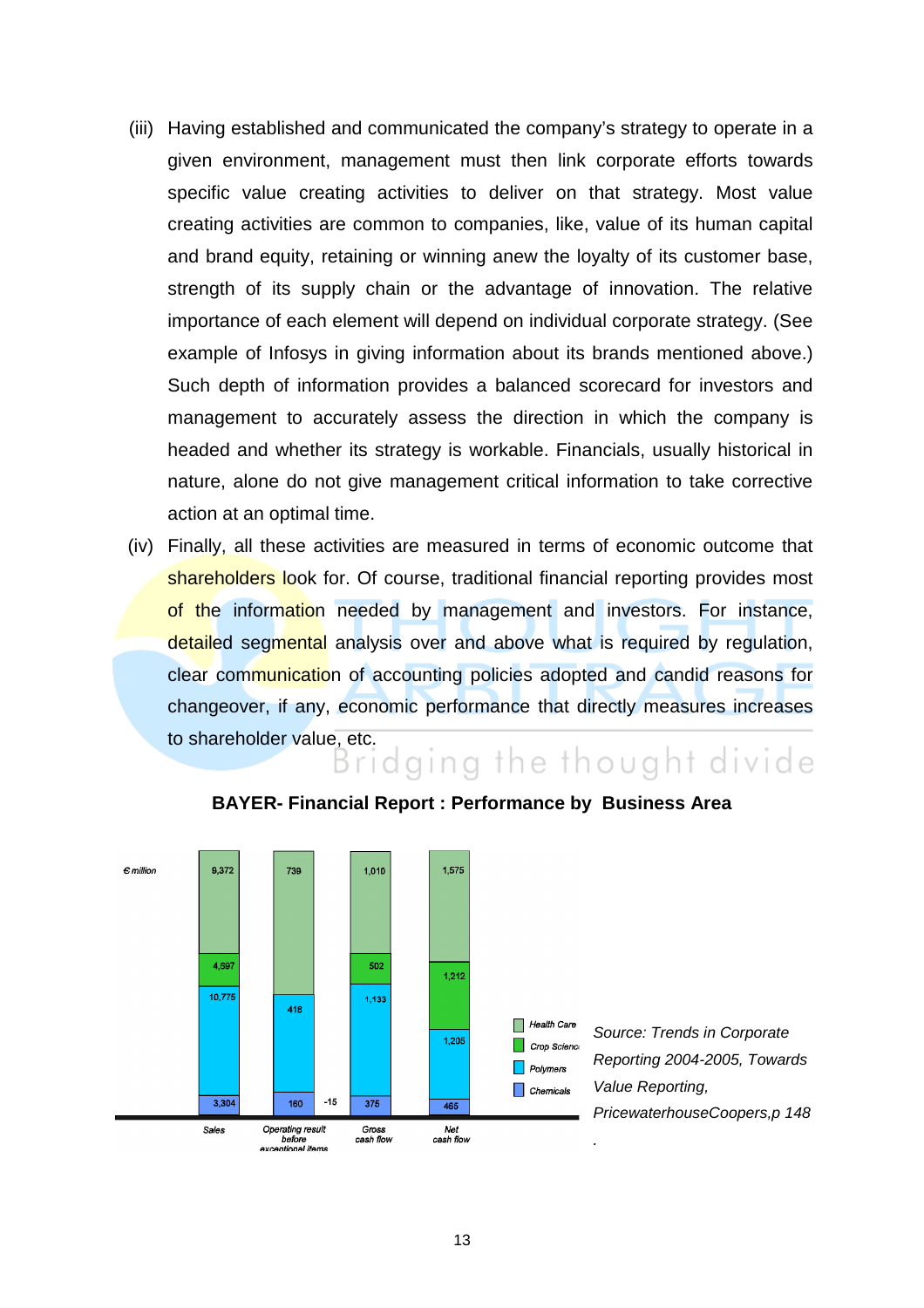This reporting provides clear analysis of each business segment and graphically illustrates performance of each segment.

Linking these information elements in a coherent manner allows evaluation of companies' performance and comparisons between companies. It helps to assess performance in the context of total corporate activity. Although to the outsider a company presents a composite entity, anyone who has worked in a large corporation knows that individual business units or even departments in a unit generally co-exist like feudal fiefdoms bound in a loose alliance.

When information is reported in a structured manner, it makes assessment of inter and intra company dealings much more meaningful.

The more companies say about where they are making money and how they are spending their resources, the more confident investors can be about the company's fundamentals.

According to Robert G Eccles, author of Building Public Trust—A Value Reporting Revolution, transperancy pays. Companies with fuller disclosure win more trust from investors. Relevant and reliable information means less risk to investors and thus, a lower cost of capital, which naturally translates into higher valuations. Eccles' key finding is that companies that share key metrics and performance indicators that investors consider important are more valuable than those companies that keep information to themselves.

#### **STATUS QUO IS NOT AN OPTION**

With every major corporate scandal, investor confidence takes a beating and exerts a downward pressure on the economy. For instance, Brookings Institution estimated that the problems arising out of corporate governance in the US from December 2001 to July 2002 alone directly cost the US economy between 0.2 per cent and 0.5 per cent of GDP (\$US20 to 50 billion) in the year.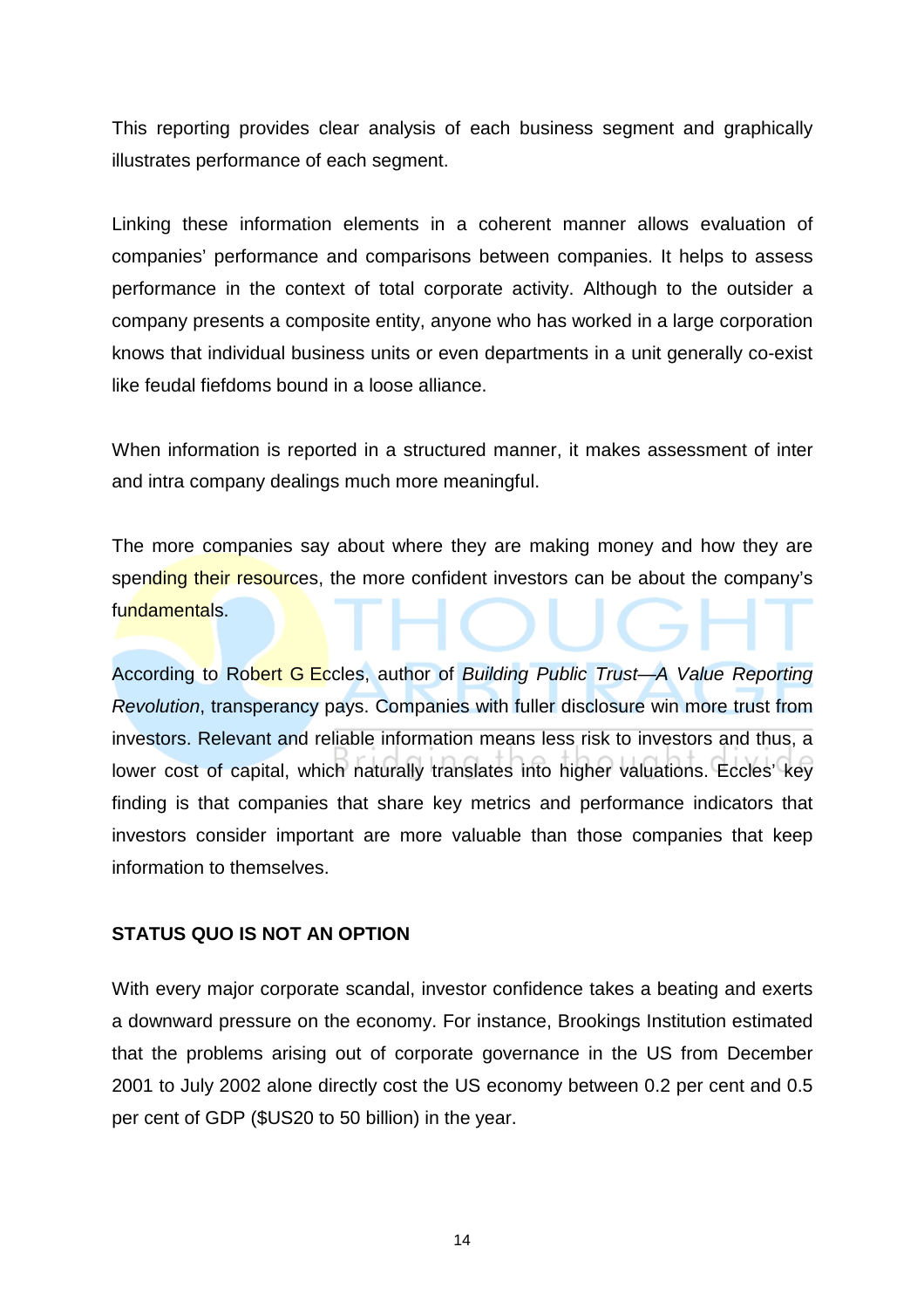Closer home, during the East Asian financial crisis, stock prices of firms in crisis affected countries generally did not fall as much when they had better corporate governance as measured by higher level of disclosure (for example, whether they issued ADRS in the US markets or had one of the then 'big 6' firms as auditors) and more outside share ownership.

Despite suffering major shocks in the crisis, Singapore and Australia fared relatively well, partly because their companies, banks, public institutions and domestic economies were governed well and in good shape.

Governance mechanisms are not a guarantee that companies will not fail—capital markets absorb and discard companies in the normal course. The main objective of installing good governance mechanisms is to reduce the likelihood that companies fail because of management failure or breakdown of ethics. Better governance also reduces the risk of macroeconomic instability by containing the types of shocks to which an economy is exposed and to deal effectively with negative shocks when they occur.

Edward D Breen, who was appointed CEO of Tyco following allegations of fraudulent financial reporting, commented on the state of the quality of corporate governance at Bridging the thought divide Tyco:

The most important thing in my opinion, when I came into the company and I've stated this many times, was fixing (emphasis added) corporate governance…

Market forces have sent out a powerful message—that there is a heavy price to pay for failing to meet corporate governance standards of the day. Someday abuses will be uncovered and the price must be paid.

Broken down into bare essentials, corporate governance regulations merely strengthen the role of directors as agents of the real owners and reinforce the role of management as 'delivery boys' of the owners' interests. Of course, for corporate governance to bear results, focus has to move from the CEO and boards and move to all components of the market including regulators, banks, analysts and also private companies.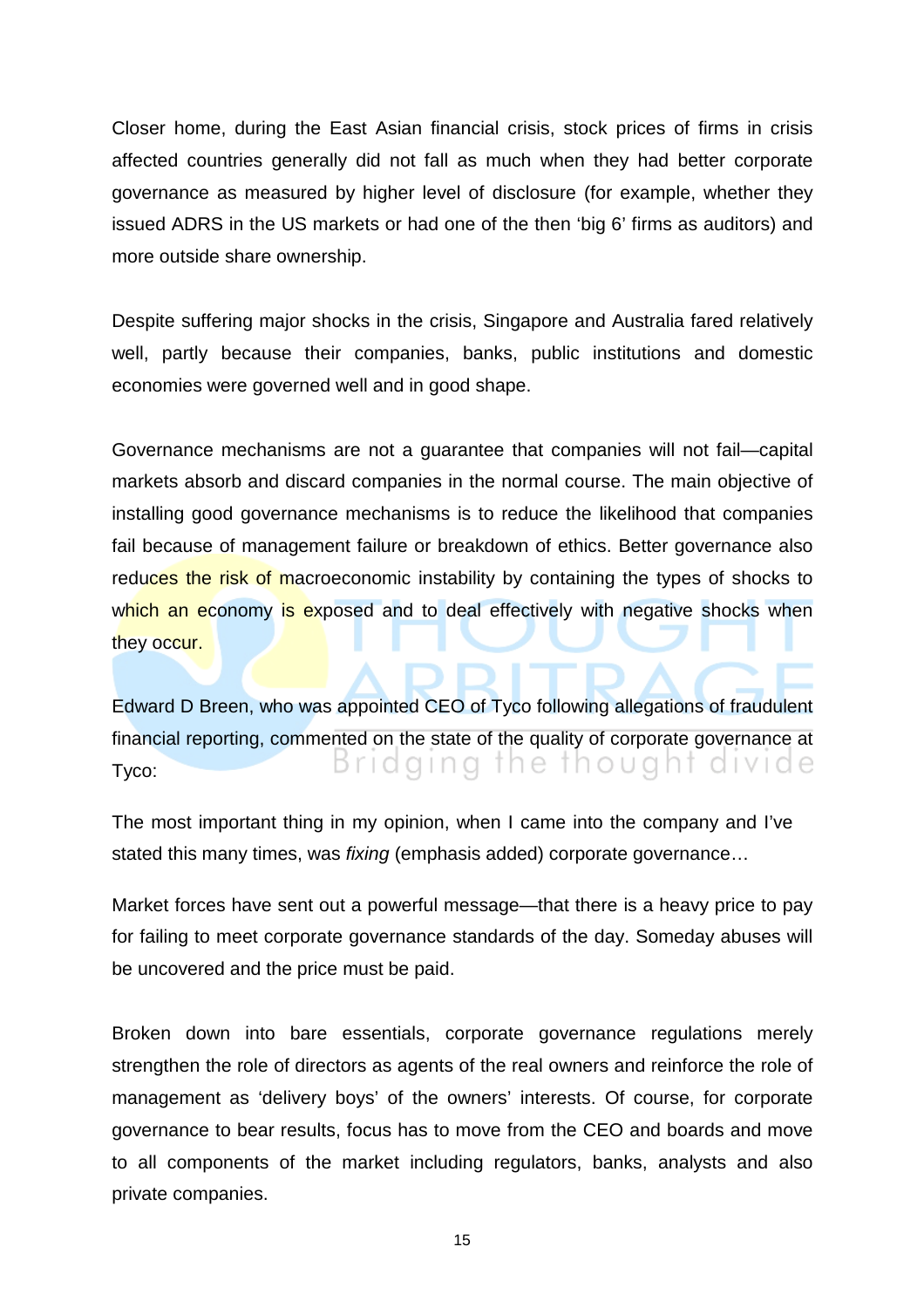The biggest advantage of instituting a formal process of governance is that it makes the company and its employees examine each process critically. Review of processes may evoke responses like, 'we've always done it this way' but as any experienced manager will vouch, somewhere along the way, executives will tend to gloss over details or leave some corners uncovered.

Yes, documenting processes sometimes does expose to the danger of oversimplifying things—adopting a check-the-box approach—yet it is still the most proven way of stitching up processes.

The McKinsey Investor Opinion survey questionnaire very boldly adopts check-thebox and easy-to-verify approach to quantify good governance with very successful results. Some parameters for judging good governance were: majority of outside directors, stock holding of directors, formal director evaluation process, responsiveness to investor requests, etc. Skeptics may argue that these pointers end up trivialising the governance process but results of the survey prove that complying with norms is a useful step towards institutionalising governance processes.

For example, the first step in the process of implementing or improvement of governance practices is to have a formal code of conduct. Companies are compelled to distill noble corporate resolutions and intentions into a few clearly defined and easily understandable statements. Codes help to focus attention and ground promises to achievements.

While codes of conduct are a good starting point, it is crucial to translate good intentions into practice—into a bigger strategy of competitive business.

It is a dangerous trend when companies promote mission statements without organisational commitments and reorganisation to implement these ideas.

Consider the case of Starbucks, a niche coffee retailer that started in the US. In 1994, Starbucks suffered embarrassing grassroots protests because it was sourcing coffee beans from export houses that exploited slave labour in the coffee farms of